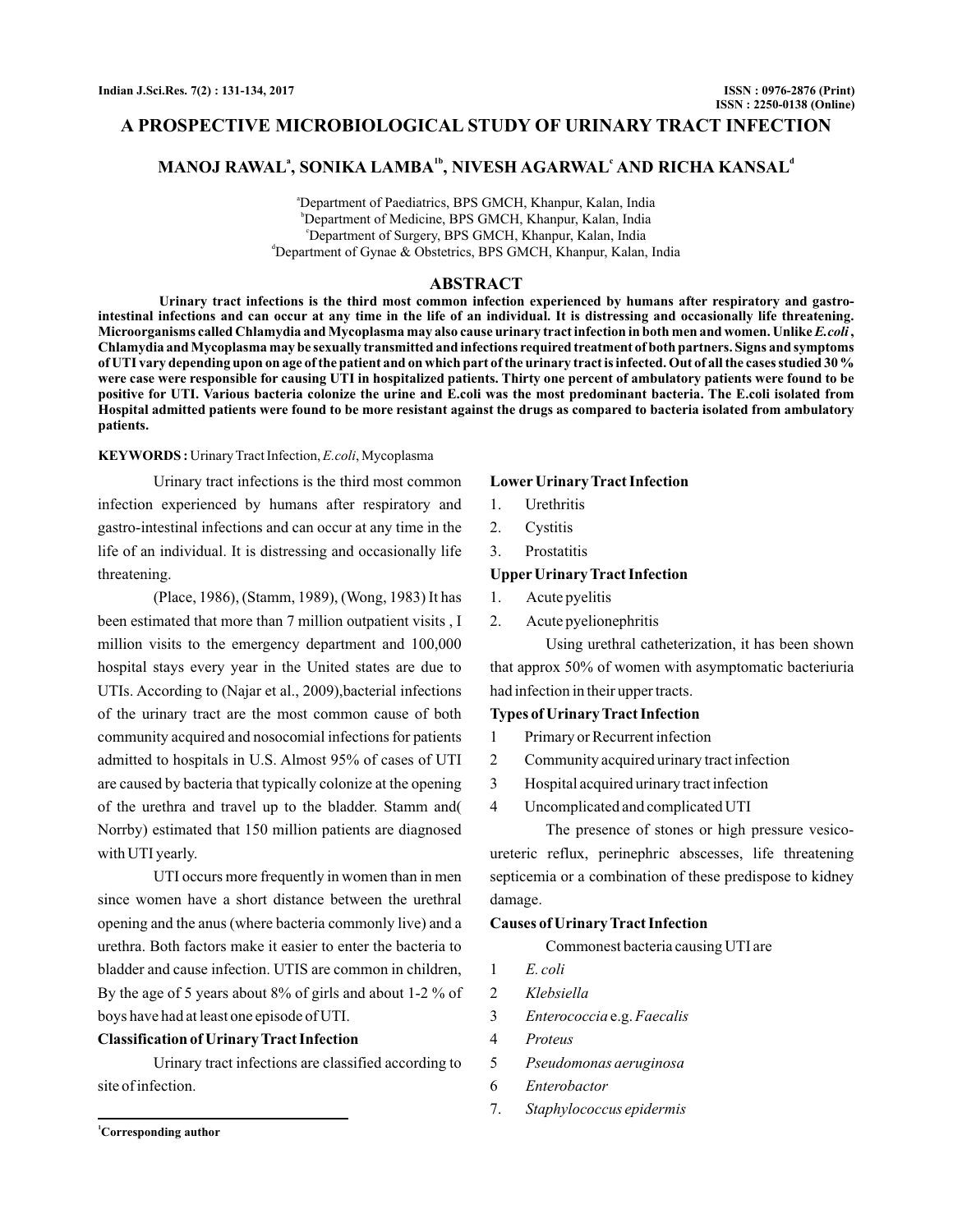## **RAWAL ET AL. : A PROSPECTIVE MICROBIOLOGICAL STUDY OF URINARY...**

Microorgansims called Chlamydia and

Mycoplasma may also cause urinary tract infection in both men and women. Unlike *E.coli*, Chlamydia and Mycoplasma may be sexually transmitted and infections required treatment of both partenrs.

Other risk factors that increase a chance of developing UTI include

- An abnormality in the structure or function of the urinary tract.
- An abnormal backward flow (reflux) of urine from the bladder up the ureters and towards the kidney. This condition known as vesicoureteral reflex (VUR) is present at birth, and about 30-50% of children with UTI are found to have it.
- Poor toilet and unhygienic conditions.
- Use of bubble baths or soaps that irritate the urethra.
- Family history of UTI

Urinary tract infections are highly treatable, but it is important to catch them early. Undiagnosed infections can lead to kidney damage in children, especially in children younger than 6yrs.

## **Signs and Symptoms**

Signs and symptoms of UTI vary depending upon on age of the patient and on which part of the urinary tract is infected. Younger Children may be irritable, may vomit or feed poorly. However in older children and adults, signs and symptoms can reveal which part of urinary tract is infected. In bladder infection, the patient may have:

- Pain, burning, stinging sensation while urinating.
- An increased urge to urinate or frequent urination.
- Fever (though it is not always present).
- Frequent night awakening to go to bathroom.
- Wetting problems, even though the child is toilet taught.
- Low back pain or lower abdominal pain.
- Foul smelling urine that may look cloudy or contain blood.

Many of these symptoms are also seen in kidney infections, but the patients appear more ill with fever with chills, pain in the side or back, severe fatigue or vomiting. Burning with urination can also occur in patients with vaginitis or urethritis. Presence of blood in urine is common in cystitis but not in vaginitis or urethritis.

## **MATERIALSAND METHODS**

A total of 100 samples each were collected from Hospital admitted patients and community acquired UTI. These isolates were grown on CLED agar. Then bacteria were identified on the basis of gram staining Sample were collected in two ways.

- 1. Mid stream urine sample
- 2. For catheterized patients directly from catheter.

## **Lab Diagnosis**

- Anaked eye examination of the specimen
- Culturing on blood agar plates, on Mackonkey agar and nutrient agar plates.
- Microscopy examination and Gram staining

## **OBSERVATIONAND RESULTS**

During the study of 200 samples 61 cases were infected and 139 were srerile.

| <b>Bacteria</b>       | <b>Number</b>                 | Percentage (%) |
|-----------------------|-------------------------------|----------------|
| E. coli               | 16                            | 51.61          |
| Enterococcus sp.      | $\mathfrak{D}_{\mathfrak{p}}$ | 6.45           |
| Klebsiella sp.        | 3                             | 9.67           |
| Staphylococcus aureus | 6                             | 19.35          |
| Pseudomonas           |                               | 3.23           |
| Proteus mirabilis     |                               | 3.23           |
| Candida               |                               | 3.23           |
| Acinetobacter         |                               | 3.23           |

## **Table 1 : Distribution of Various Bacteria Isolated From Urine of Ambulatory Patients**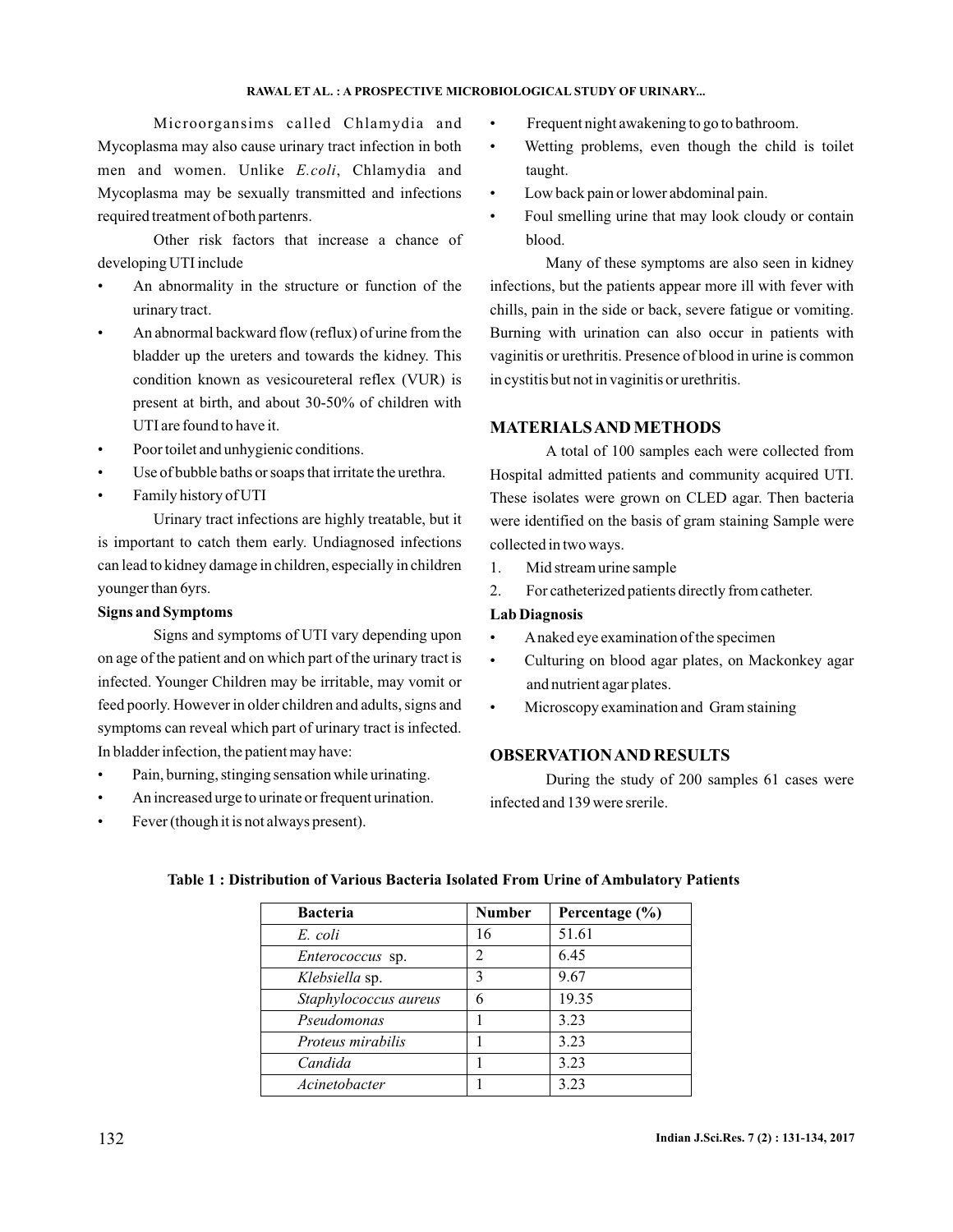#### **RAWAL ET AL. : A PROSPECTIVE MICROBIOLOGICAL STUDY OF URINARY...**

| Sr.No. | <b>Biochemical Tests</b> |           | <b>Bacteria</b>       |
|--------|--------------------------|-----------|-----------------------|
|        | Catalase                 | Coagulase |                       |
|        |                          |           | Staphylococcus aureus |
|        |                          |           | Streptococcus sp.     |

**Table 2 : Biochemical Tests for Gram Positive Bacteria**

### **Table 3 : Biochemical Tests for Gram Negative Bacteria**

| Sr. No. | <b>Biochemical Tests</b> |               |         |        |                | <b>Bacteria Identifies</b> |                        |
|---------|--------------------------|---------------|---------|--------|----------------|----------------------------|------------------------|
|         | Catalase                 | <b>Urease</b> | Oxidase | Indole | <b>Citrate</b> | <b>TSILDS</b>              |                        |
|         |                          |               |         |        |                |                            | E.coli                 |
|         |                          |               |         |        |                |                            | Klebsiella pneumoniae  |
|         |                          |               |         |        |                |                            | Pseudomonas aeruginosa |
|         |                          |               |         |        | $\cdot$        |                            | Proteus mirabilis      |

l- Lactose, D-Dextrose, S-Sucrose

Out of all the cases studied 30 % were case were responsible for causing UTI in hospitalized patients. Thirty one percent of ambulatory patients were found to be positive for UTI.

The Most Common Bacteria in UTI was E. coli and Least Common Was Proteus.

#### **DISCUSSION**

The study of Urinary tract infections implies both the gram positive and gram negative bacteria are responsible for causing urinary tract infection and similar results were found in the laboratory diagnosis of urine samples of hospitalized patients. Organisms belonging to Enterobacteriaceae are responsible for many serious infections causing high morbidity and mortality, because gram negative bacteria have several mechanisms for resistance against antibiotics (Table 2 and 3).

This study was planned with the aim to determine the prevalence of bacteria causing urine infection.

Atotal of 200 samples of urine were collected. Out of them 100 were hospitalized patients and 100 from ambulatory patients.

(Walter E. Stamm and Norrby, 2001 and Stamy et al., 1965) investigated that different organisms can infect the urinary tract, but by far the most common agents are the

gram negative bacilli. *Escherchia coli* causes about 80% of acute infections in-patient without cathetars, urologic abnormalities or calculi. Other Gram negative rods, especially Proteus or Klebsiella and occasionally Enterobacter, account for a small proportion of uncomplicated infections. These organisms, plus Serratia and Pseudomonas, assume increasing importance in recurrent infections and in infections associated with urologic manipulation, calculi or obstruction. Proteus sp. by virtue of urease production and *Klesiella* sp. through the production of extracellular slime and polysaccharides, predispose to stone formation and are associated more frequently from patients with calculi.

In our study of 200 urine samples 30.5% are found to be infected. Out of them 31% were isolated from ambulatory patients and 30% were found to be infected in hospitalized patients.

Higher percentages of *E.coli* were found in our study. Same was true in study done by (Orskov et al 1982) where *E.coli* was responsible for 80% of uncomplicated cystitis and pyelonephritis Other bacteria isolated were sp., *Enterococcus Klebsiella, Staphylococcus aureus,* Pseudomonas, Candida, Proteus sp. Hospital admitted patients were found to be more resistant against the drugs used for cases of UTI .